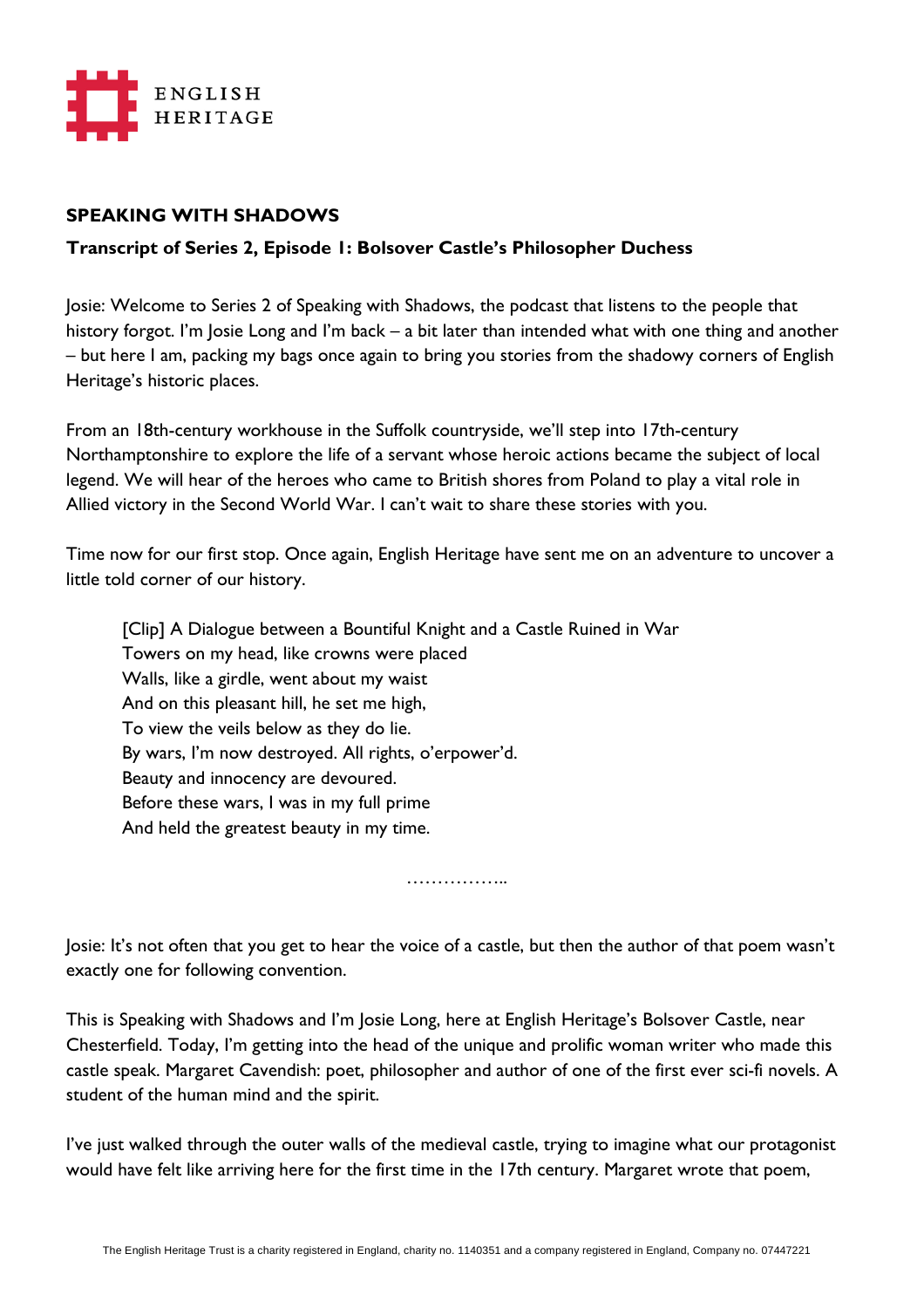

which is called 'A Dialogue between a Bountiful Knight and a Castle Ruined in War', before she'd even seen Bolsover. But the description is accurate even today; the castle was ruined by the Civil War and it sits at the peak of a hill that overlooks the valley and the former mining village of Bolsover. But you can see for miles and miles, its epic, panoramic, sweeping views. And then coming through the gate, you can see a stone tower with turrets and enclosing wall. Visitors are walking around, people are taking in the views and to my left there's a very handsome sandy-coloured range of buildings. A really beautiful hall that you can imagine at one point was very grand but is now just left in ruins.

In today's episode we're off to 1660. It's the beginning of the Restoration era. England is rebuilding its identity and reflecting upon all the turbulence of the English Civil War. And Margaret Cavendish, who's exuberant and unusual and wild, showed up on the scene to turn heads and ruffle feathers in her own personal revolution. Margaret's journey would challenge conventions for women, philosophy, dress, performance and fiction in the 17th century. Before we explore Bolsover, let's start with this conversation I had with English Heritage's Senior Properties Historian Dr Megan Leyland.

Josie: Megan, you've spent quite a while reading the work of Margaret Cavendish, haven't you? What is it about her story that is so important?

Megan: She was an incredibly prolific writer with a really broad range of interests and I think really confounds some of our traditional assumptions about what women did in the early modern period. As well as being the author of one of the first works of science fiction and one of the first novels in English, she wrote poems, plays, commentary, letters. In essence she could turn her hand to anything, pretty much. And they address such broad subjects such as gender, politics, science, philosophy, animal cruelty, you know, it's got everything you could possibly want. And the woman behind these works was one that pushed boundaries in her writing, but also in points in her life as well. She played with gender norms with her clothing as well as in her writing. She wanted to be original, singular, like no other, and you know, she published under her own name, unusual. Well, as she put it, she published under the 'thrice noble, illustrious and excellent princess, the Duchess of Newcastle'. I mean, I need to get a better email signature. That's fantastic!

## Josie: Yeah, incredible!

Megan: And she even found her way to be the first woman to attend a meeting of the Royal Society, a collection of the great scientists of the day and of course all male at that time. So, you know at a time when women were at best comely wives, Margaret carved her own place out, in both this world and in her imagined and written world. And she used all the power and influence she could to muster for a seat at the table. So, important in so many ways!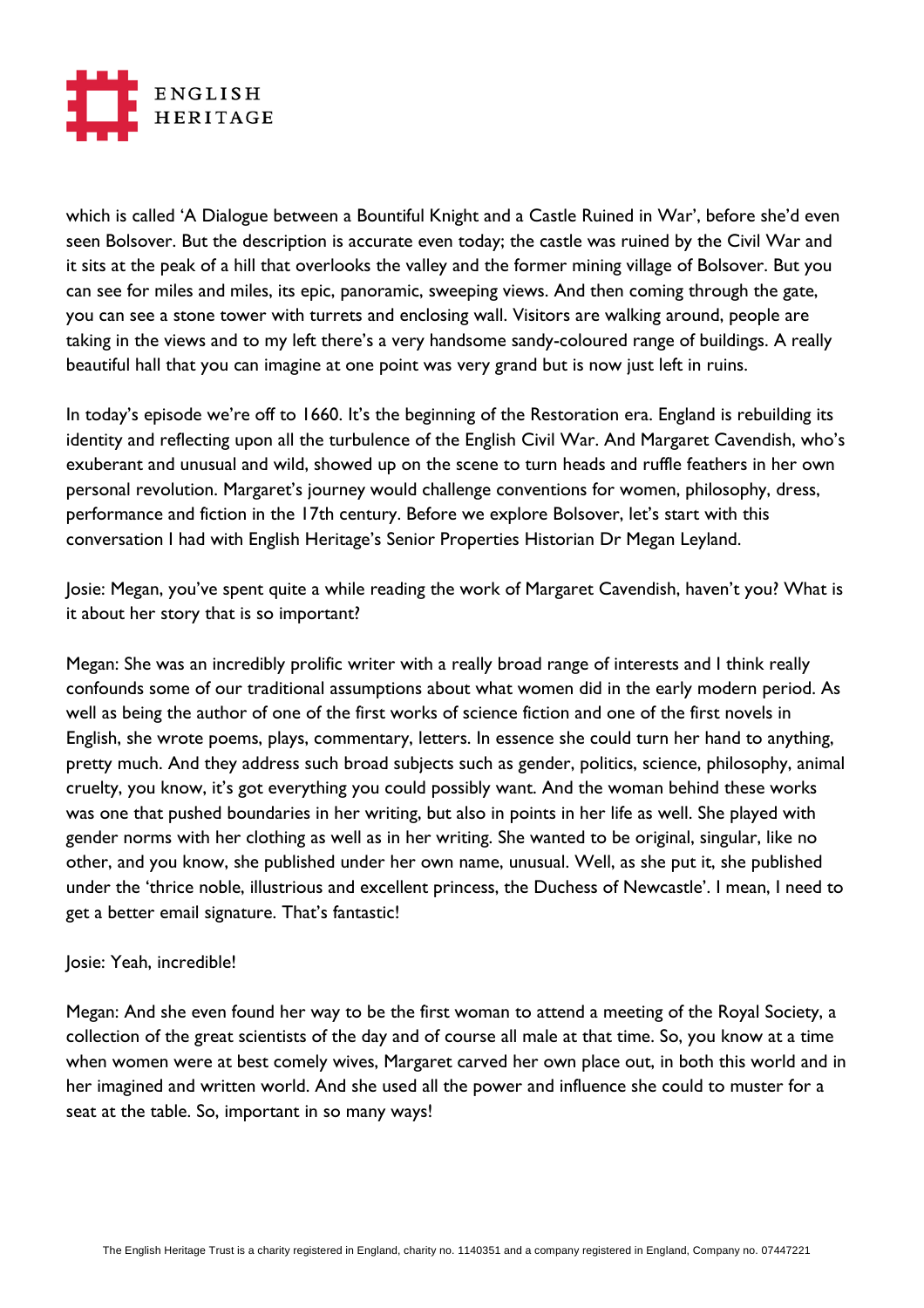

Josie: Yeah, what a powerful, creative spirit. Let's talk about her – where she started out. What was her early life like, and do we know that much about it?

Megan: Well, we do know quite a bit about it and actually, some of it in her own words: she wrote a biography. She was born Margaret Lucas and became Margaret Cavendish when she married. She was born near Colchester in Essex in about 1623 to a wealthy, Royalist family, which was not so great for them when the Civil War broke out in 1642, because Colchester was definitely Parliamentarian not Royalist. So she ended up heading to Oxford where King Charles I and Queen Henrietta Maria had set up court, and she became a maid of honour to the queen. And she reflects on her time in this role in her autobiography and she sort of, it's something which comes out in a lot of her works actually, that she describes herself as quite bashful, which doesn't seem to match with the introduction we've just given her. When she became a maid of honour to the queen – so that's Queen Henrietta Maria – she felt that her foundations had gone, her family wasn't around her any more. And she wrote, 'I had heard that the world was apt to lay aspersions, even on the innocent, for which I durnst neither look up with my eyes, nor speak, nor be any way sociable.' And she travels with Queen Henrietta Maria in 1644 to France, where Henrietta Maria sets up her own court away from the turbulence of the Civil War back home.

Josie: How did she go from Paris to Bolsover?

Megan: While she was in Paris in 1645, Margaret met the romantic (sometimes too romantic) horseenthusiast William Cavendish, the owner of Bolsover Castle. He was 52, she was 22, 30 years between them, but this didn't stop a courtship which developed. Like Margaret, William was a staunch Royalist. After the outbreak of the Civil War in 1642 he was made Commander-in-Chief of the northern Royalists. And after some success in battle, he suffered a catastrophic defeat in 1644 at Marston Moor, which brought him into exile and meant that Margaret and his paths could cross. And they did get married, there was a lot of gossip and rumours going around and some disapproval about their relationship, including that of Queen Henrietta Maria, but the marriage took place. And actually, this period was quite a period of growth for Margaret. She really pursued her addiction for writing, which she always noted; she was one inclined to contemplation and listening at a young age and with the encouragement of William Cavendish, pursued her intellectual interests. We didn't quite get to Bolsover, but we do eventually at the Restoration in 1660 when the couple would return to William Cavendish's estates in the Midlands.

Josie: What had happened to the castle and what repairs did they have to make?

Megan: Margaret and William would have returned to something which, well, was new for Margaret, but for William must have been quite shocking and very upsetting. Bolsover was surrendered to Parliamentarian forces after William had gone into exile and garrisoned until 1649. And at this point it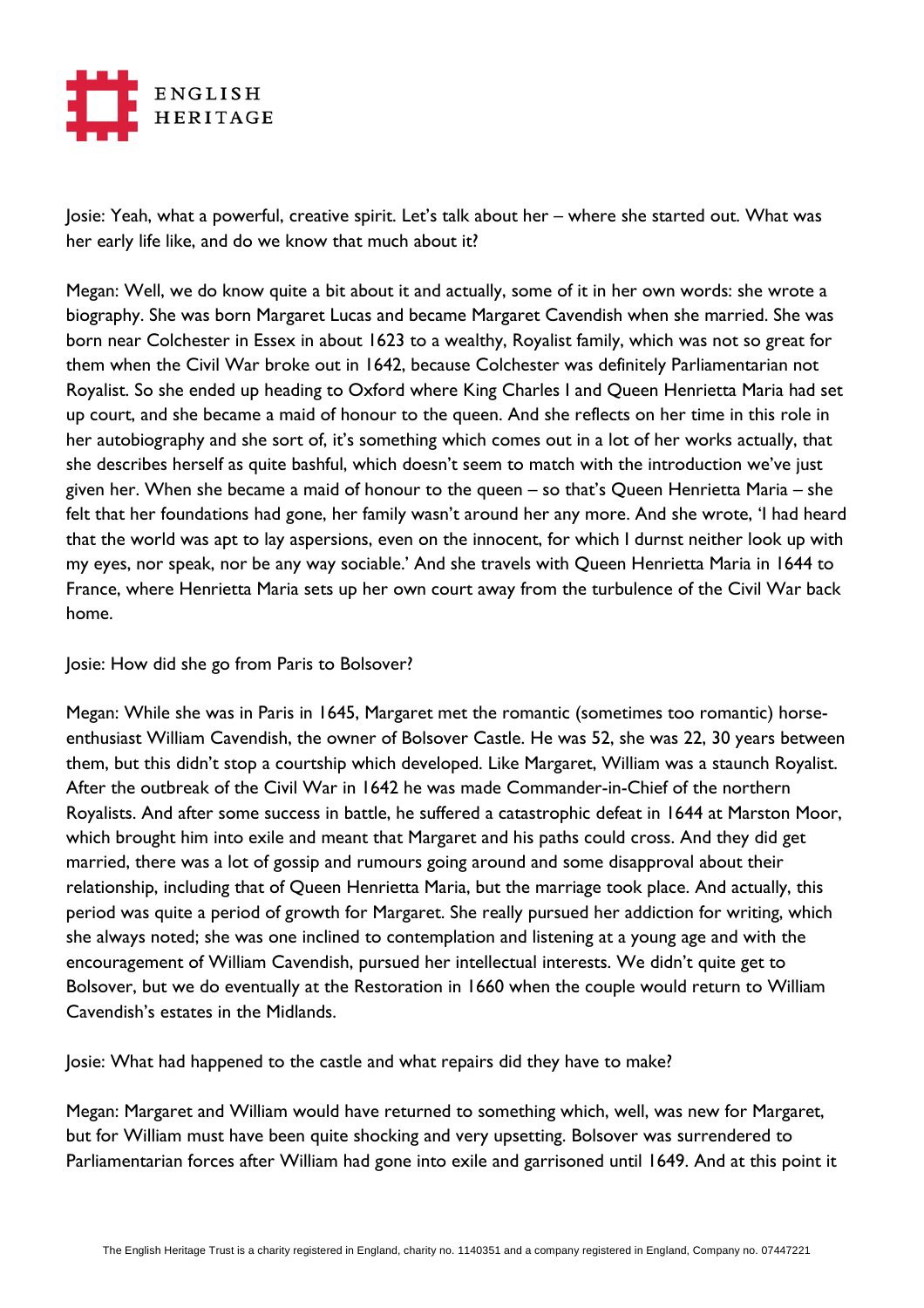

was slighted, so deliberately damaged to stop it being used by Royalist forces. You know, it's getting expensive to keep people there – let's just make it indefensible so that no one's going to use it as a stronghold. The outworks, garden, forecourt walls were demolished, and doors and windows removed to make it uninhabitable.

Josie: Tell me a bit about, as well, about the Little Castle.

Megan: So, the Little Castle is situated to the far end of the site. You pass through the great court, and then you see these wonderful garden walls, which enclose it, and as you go in there is this incredible little toy box-like castle standing right on the precipice of the edge of the hill which Bolsover sits on. So, one of the really striking things about the Little Castle is, when you walk inside, it is covered in wall paintings of all varieties. You've got biblical imagery, Greek myths and legends – Hercules is jumping out of the wall somewhere at you – images from stories, and these were invitations for the visitor to explore, to interpret and even interact with these wall paintings. And it's a really ingeniously planned building, an intimate space for performance, creativity, music, plays, poetry, it had rooms for dining, feasting, a garden with a series of outside spaces.

Josie: You can really see how this particular setting would have been more inspiring and more encouraging creatively for Margaret than perhaps other places that her husband owned, like Welbeck Abbey?

Megan: Yeah, I think they did probably write wherever they were to be perfectly honest! I don't doubt that at Welbeck they were scribbling away, and you know, Margaret always talks about she can't write things down quick enough, it just flows out of her brain and she needs to put it down, you know, you get this sense that it must have actually been a lot to have that going on in your mind all the time. And Bolsover, definitely at the time, is perceived as this place of creativity. One contemporary describes it as the muse's hill, which I kind of love, it kind of sums it up.

Josie: Well and also, thinking of her as a young woman, you know, she does step into a great deal of power and eccentricity, but that must have been something that she had to fight for and, build up, you know?

Megan: Yeah, I kind of wonder in some way in her writings and the way she sort of created a persona and a life for herself through and in those writings, whether they were something of a retreat for her there. We talked about her being bashful, but that actually when she goes out dressed up and you know this woman who wears clothes that no one else has, because she designs them, or she arrives at Bolsover, in this other world – you kind of see her constantly making a space.

……………..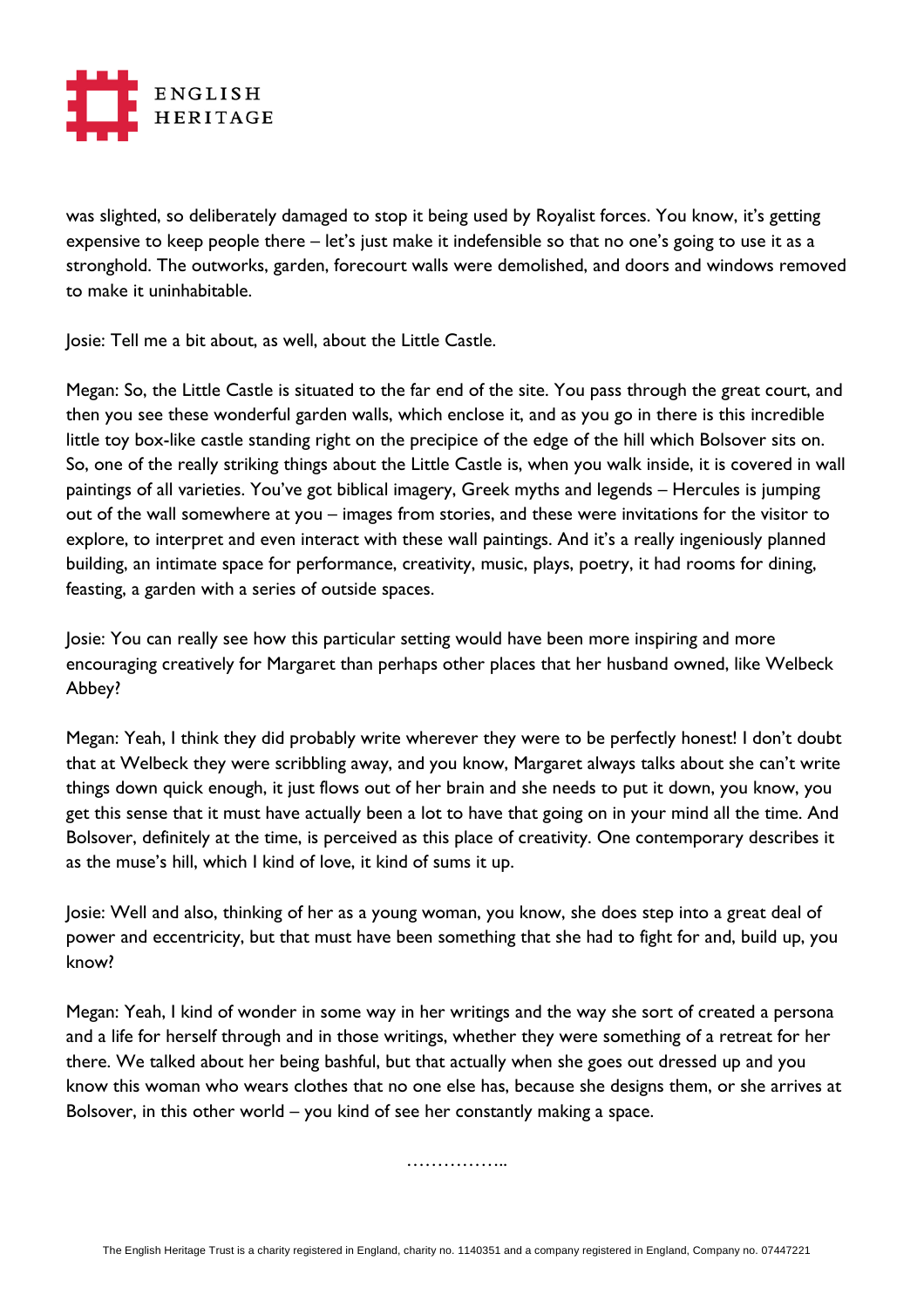

Josie: Onwards to the Little Castle now and the creative, artistic, bustling heart of Bolsover. It's there that I'm going to meet someone who can guide me through Margaret's inner world.

I'm here with Dr Emma Wilkins, and she's an expert on Margaret Cavendish. But before we talk properly, I just want to flag that we are in the castle itself. And in the next room, there's somebody giving a tour. So we're in the Marble Closet, which is the withdrawing room from a really beautiful socialising space. And I have to mention that above us there is some really quite risqué artwork.

Emma, it's really nice to meet you, thanks for coming to talk to me.

Emma: It's an absolute pleasure to be here, thank you for having me.

Josie: Ah, thanks. Well, let's talk about Margaret. She seems to me to be somebody who is not easily definable. You can't put her into one box of just the scientist, just a philosopher, just the writer.

Emma: Well, you're absolutely right. I mean, she's a sort of riddle, a mystery and an enigma because she was a polymath, so she doesn't really fit into any particular one box. She wrote poetry, she wrote plays, she wrote works of natural philosophy, which was a sort of form of proto-science, and she wrote orations and rhetorical speeches. Also, a sort of fragment of an autobiography which tells us a little bit about her life. And she was one of the few women of her age to do this, and also to publish it, because it was very unusual in those days for women to publish their works. Aristocratic women often wrote, but they generally circulated their writings among other members of the aristocracy. I mean, it was highly unusual for women to be writers in the 17th century. I think they accounted for about 0.5% of the total number of publications. Although, during the Civil War, when censorship eased, there is more of an explosion of writing generally and women's writing did increase.

Josie: It must have felt like an incredibly difficult world to navigate for her at that time.

Emma: Really hard.

Emma: But Margaret had a huge advantage, was that she was a duchess. And rank was so important in the 17th century and with her rank came unimaginable riches, as you can probably see from looking around you. This is a family that had an enormous reserve to draw on, even after the Civil War when their estates had been ravaged. She definitely benefited from being a duchess. Although, of course a lot of criticism that she faced in her own age and later was linked to the fact that she was a woman. So contemporaries dismissed her as mad and unseemly.

Josie: What did it mean at the time, if people were dismissing a woman as 'mad' (in inverted commas here).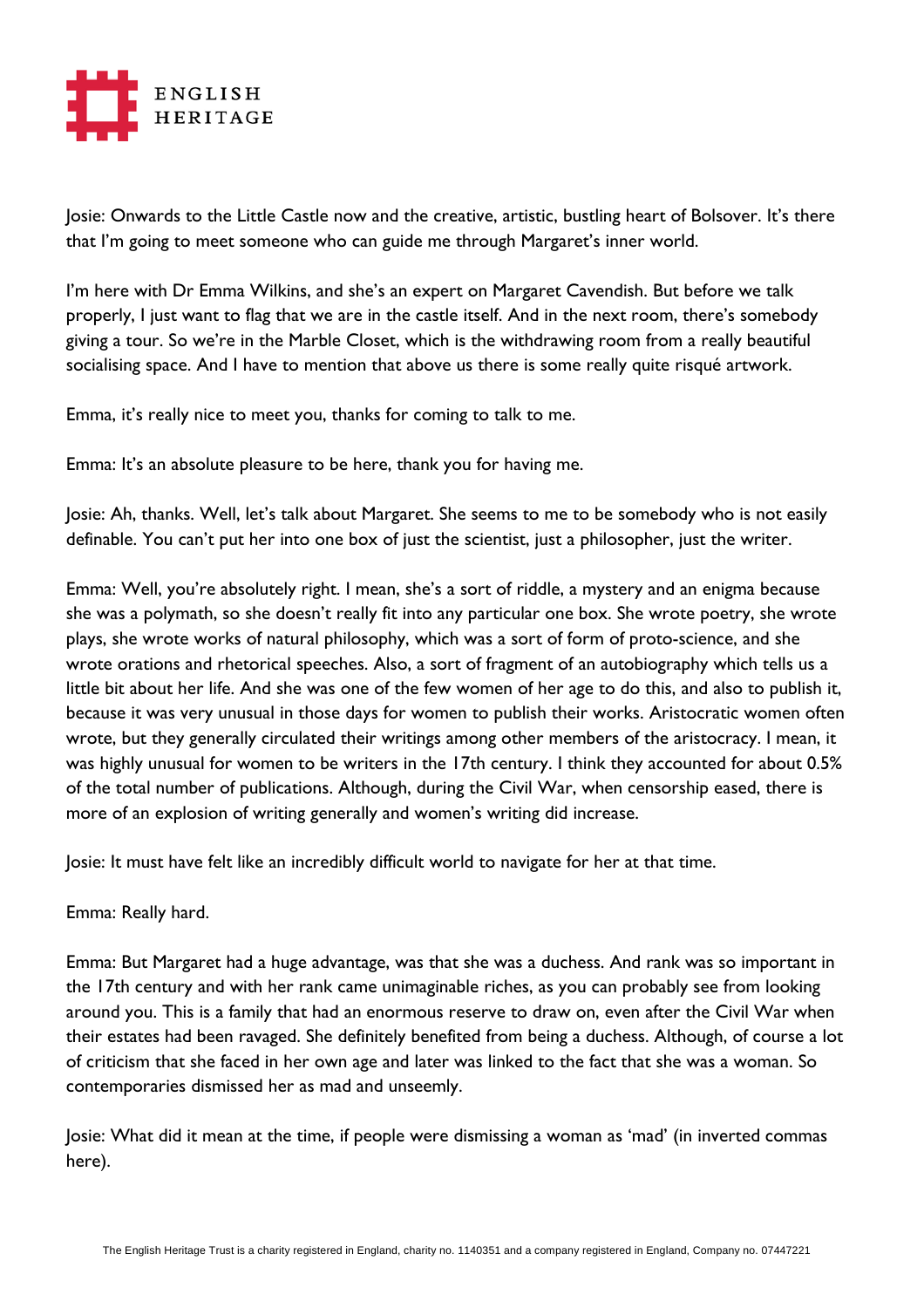

Emma: So she didn't seem to mind so much being thought of as eccentric or different. In fact, she made a positive virtue of not being a follower of fashion. She said, I'm going to set my own fashion and design my own clothes and wear what I like. But it was the idea that she was not original that really worried her. Because she thought, if people thought that her natural philosophy had come from Hobbes, or Descartes, or her husband, or her brother-in-law, who were all natural philosophers at the time to varying degrees of success, that her works would be forgotten and her identity would be erased from history.

Josie: Ah, so she really wanted to strike out her own sort of claim.

Emma: Very much so. Yeah, she wanted to be remembered in 'after-ages', as she put it, 'I want a glorious and everlasting fame', and she came up with this wonderful phrase, she said 'Though I cannot be Henry V or Charles II, yet I will try to be Margaret I.'

Josie: Wow!

Emma: That gives you a clue as to the kind of strength of character that she had.

Josie: And how did Margaret's relationship with William affect her writing? He did encourage her a lot, didn't he?

Emma: He very much did, you're absolutely right. I think without his support and encouragement, it's difficult to see how she could have become the prolific writer that she did. You know, she published more than 20 volumes of poetry and plays and philosophy and so on. Often in her prefaces, she referred to the fact that William was her greatest supporter and he actually wrote sometimes himself prefaces to her works.

Josie: That's very beautiful.

Emma: It's so sweet.

Josie: Megan was telling me about Margaret's turbulent early life during the Civil War. Do you think that that informed her as a writer?

Emma: I absolutely do – how could it not? I mean she had this exile's mentality which buttressed her sort of gender disadvantage, if you like, that she was an outsider looking in. When she came back in 1651, she was accompanied by her brother-in-law, Sir Charles Cavendish. And that was when she decided to sit down and write her first two books: *Poems and Fancies ...*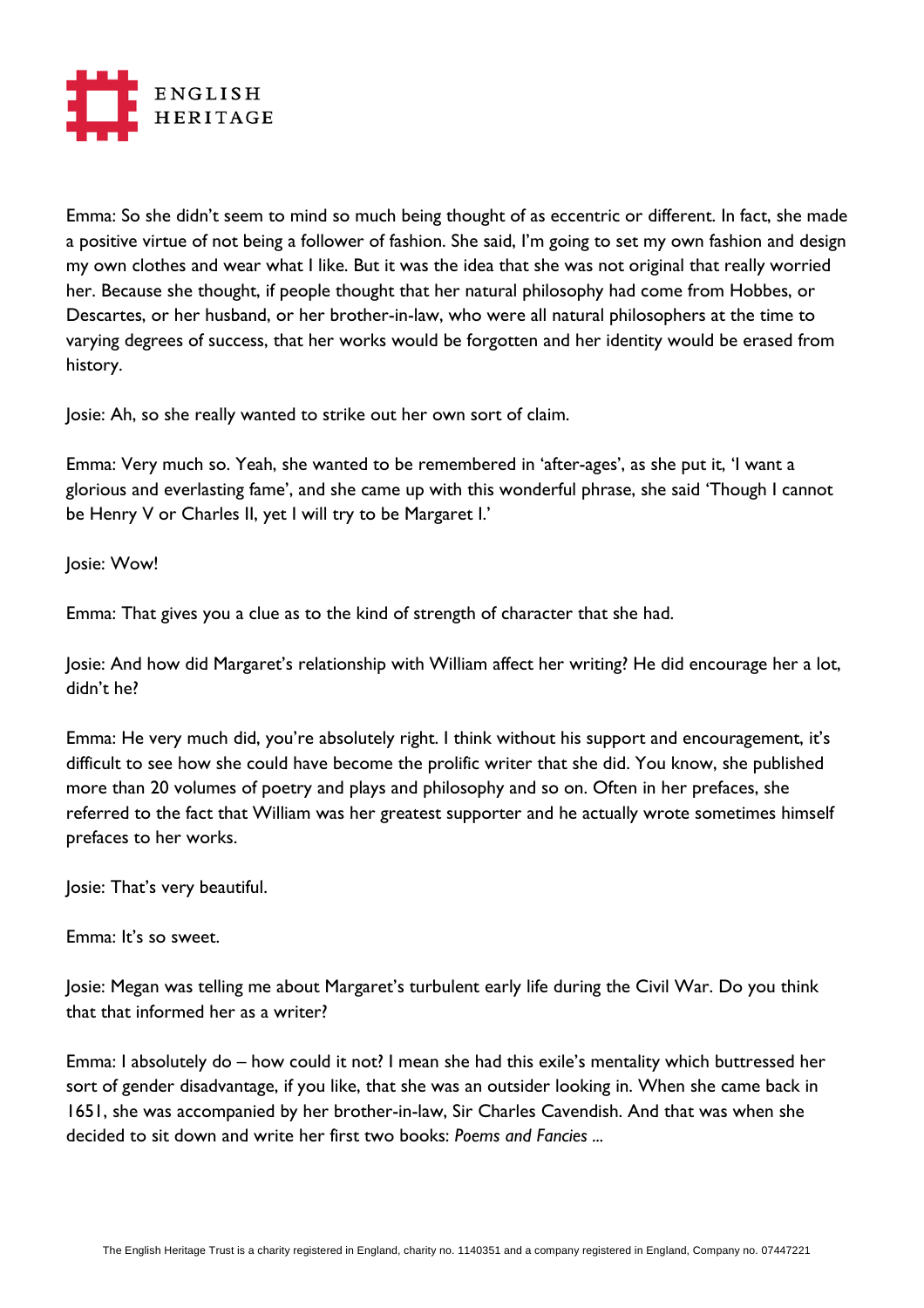

Josie: Her first two books! It's so impressive!

Emma: Yes, I know, go girl! And *Philosophical Fancies*, which was the companion text. Both published in 1653, in which she outlined sometimes in poetry but also in prose, the first tentative beginnings of her theory of matter. The first book I mentioned, *Poems and Fancies*, is remembered now for the atomist poems, where she drew on classical atom theory – the views of Epicurus and so on – to outline how she saw all the objects in the world as being composed of atoms, and atoms in void space, whizzing around forming themselves into all the objects in the world that we see before us: a chair, a book, a pen, a person even. Although she later resiled from aspects of atomism, she didn't entirely throw it off. So I think this period in the early 1650s was a crucial one in her intellectual development. So she came back in 1660 with her husband, or shortly afterwards, and led this retired life where she really got to grips with a lot of reading. I think we have a bill for the books that she bought for about  $£39$ , I think it was.

Josie: Gosh, that's a lot of money!

Emma: Which in those days would have given her about 200 books.

Josie: So she gave herself a beautiful library when she was finally settled.

Emma: Absolutely. She devoted herself to scholarship.

Josie: Let's talk a bit about how she saw herself and how other people saw her.

Emma: Yeah, well, how she fitted into the intellectual scene at the time is really interesting because Margaret lived through, not just one revolution, but two. So there was the English Revolution, the Civil Wars that we talked about earlier, and she also lived through the Scientific Revolution, which was this extraordinary explosion of new ideas, new ways of thinking about doing scientific things. And she thought of herself, not as a scientist, which is a term that didn't come into use really until the Victorian era, but as a natural philosopher. And she wanted to be remembered for her natural philosophy and for her contribution to thinking about the natural world and how it all works. What is matter, what is motion, do trees perceive in the way that people perceive? She explored all these ideas and many more in the volumes of natural philosophy that she published in the 1660s. In 1667 she visited London, where she penetrated the inner sanctum, if you like, of experimental science, which was the Royal Society in London, where all the leading thinkers, natural philosophers, mathematicians and so on of the day were meeting.

Josie: That must have been incredibly exciting for her, like to reach, it's like reaching a pinnacle in a way.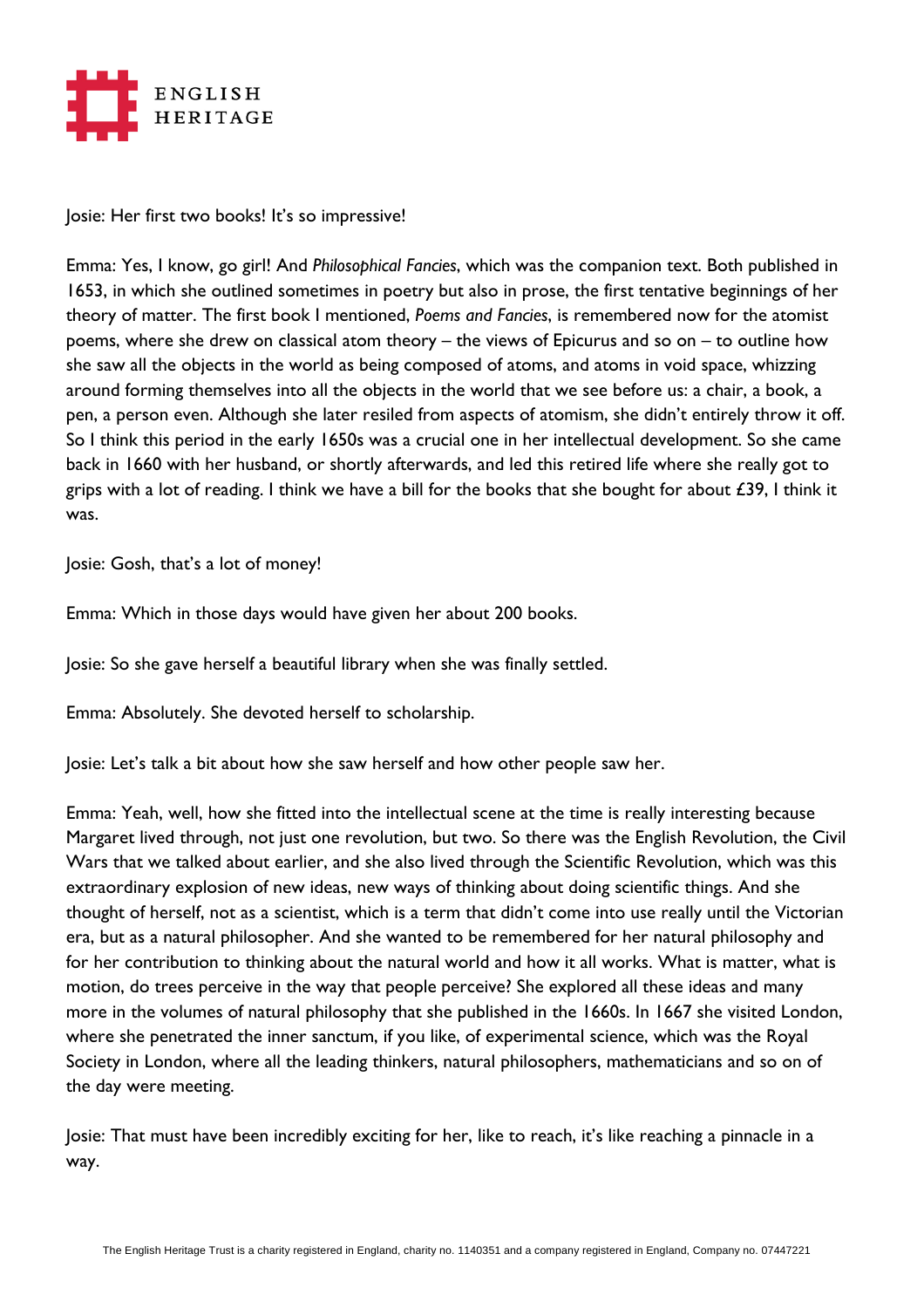

Emma: It was the most extraordinary visit and there was a huge ripple of excitement throughout London society about it. When she came to London, because she was famous for being quite a snazzy dresser and quite an unusual person, so her coach was elaborate and black and silver and incredibly different from everybody else's coach.

Josie: Like an alien from the future!

Emma: Scores of children would run after her down the street, and Samuel Pepys got so excited he wrote in his diary about her. He spent a morning or an afternoon chasing after Margaret Cavendish. 'If only I could catch a glimpse of her', he wrote. Wow, and eventually he did, and he, oh God, Samuel Pepys! All he could focus on, this extraordinary woman, who'd written these books of philosophy dealing with some really major questions in thought. Do you know how he described her? He said, 'She's a good comely woman.'

Josie: Thanks, mate.

Emma: And if that doesn't tell you everything you need to know about Pepys!

Josie: Yeah. Yeah. Yeah. Yeah. And about sort of people not engaging with the full value of this person.

Emma: Her ideas, not engaging with her ideas but focusing on her appearance.

Josie: But also what a waste that is to human civilisation, you know, what a stupid waste. Yeah, it's just some bloke being like 'she seems good-looking to me!'

Emma: Yes, so of course, although it is immensely frustrating for us, looking back, in a way she was feeding that myth herself. She had this thing about not being thought original and she wanted to be a setter of fashion not a follower of fashion. So she literally did design her own clothes and wore the latest fashions and unusual subversions of fashions when she visited the Royal Society. She wore this extraordinary sort of male, I think it's called a justaucorps – a long jacket – which would have been more usually associated with male dress and she had a very long train, which you were only supposed to have if you were a member of the royal family. So she was playing with all sorts of tropes.

Josie: It's very powerful in both instances, isn't it? It's sort of claiming things that she's not technically allowed to claim.

Emma: So right. Yes, she really enjoyed that kind of playing with her own image, I think, and subverting …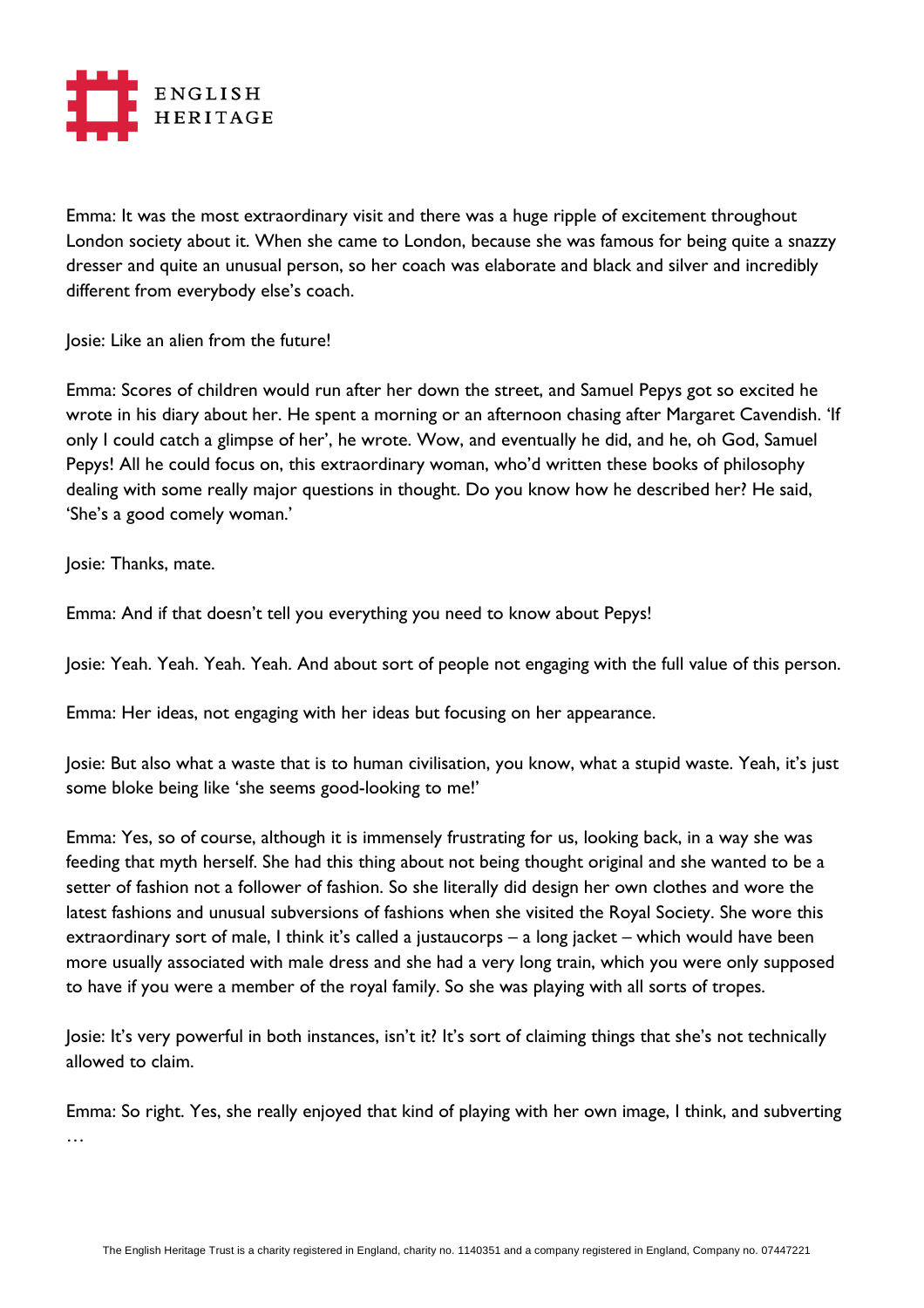

Josie: Expectations, I suppose.

Emma: Yeah, expectations, that's a good word. So, on another occasion instead of greeting people with curtsies, like you are supposed to do if you were a woman, obviously, in the 17th century, instead she gave this great flourish and a bow. So she bowed like a man, why did she do that?

Josie: But can we, because I've got this quote here that Mary Evelyn wrote. Saying she was surprised to find so much extravagancy and vanity in any person to be confined within four walls. And what makes me sad is here's actually somebody who has immense power, and self-determination and style but because she's a woman, it's seen as like vanity – inappropriate. Whereas if she was a man I think it might be seen as greatness or genius.

Emma: I think you're right. And Mary Evelyn even was one of her harshest critics. I mean, not all women thought like Mary Evelyn. She did have supporters and there is evidence that she was writing for a female audience, at least to some extent. Women were interested in scientific things. Guess what, women were interested in knowledge, you know, it's not exactly, it shouldn't be a surprise. But what was unusual was for them to publish natural philosophy. So Margaret was the first English woman to publish a body of natural philosophy and being the first woman to do anything, you know, carries its own problems. But actually, Margaret Cavendish's harshest critics were the men who derided her and who scorned her and laughed at her, and she was brave to go ahead.

……………..

Josie: Thank you so much, Emma. You'd have to have a pretty thick skin to deal with all of that criticism. And it sounds like Margaret had an interesting relationship with it, perhaps sometimes even courting it by taking so much pride in being different. But it's interesting that she also describes herself as shy. It's almost as if the private and the public lives of this woman allowed her to perform different personas – her dress an armour or even a diversion from the criticism and the objectification that follows a woman in a man's world.

I want to know more about why this singularity was so important to Margaret. She was clearly notorious amongst her peers, but what did people say about her theories and how was her science received? I'm going to find out more in a moment. Perhaps here at Bolsover, the country retreat for the family, Margaret was safe to be herself and give space and flight to her ideas and imagination. In 1666 she penned one of the world's first ever science fiction novels. Have a listen to this extract from her novel, *The Blazing World*, whilst I have a nose about the castle.

The Duchess answered that she spent most of her time in the study of Natural Causes and Effects, which was her chief delight and pastime; and that she loved a discourse sometimes with the most Learned persons of that world. I Endeavour, said she, to be as singular as I can: for it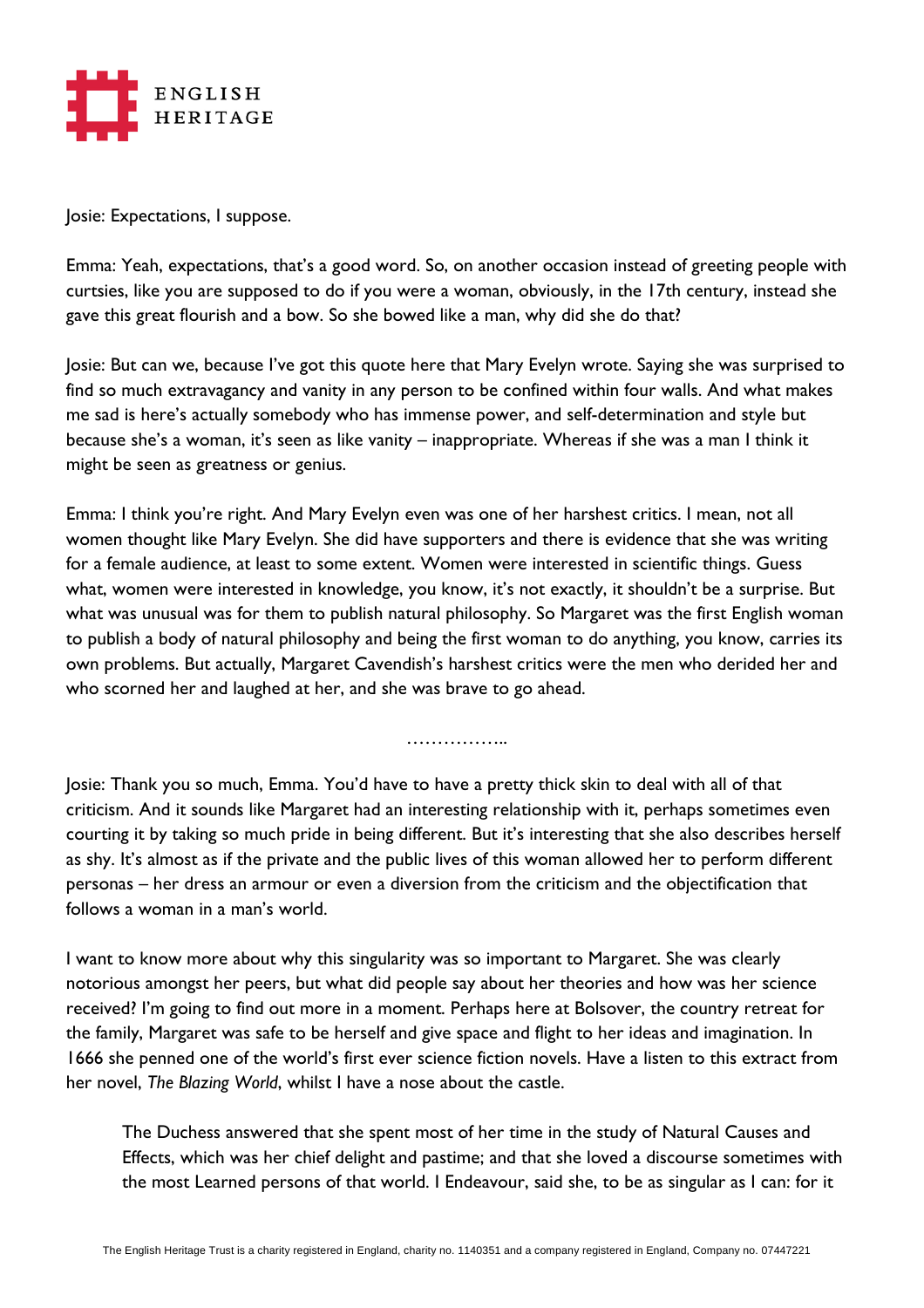

argues but a mean Nature to imitate others. I had rather appear worse, in Singularity, then better in the Mode.

Josie: I've been sent here to the Pillar Parlour, which used to be a fancy dining room for the Cavendishes, in their Little Castle, in their spare castle, which is what this was. And I'm joined by Dr Keith Allen, who's a professor of philosophy from the University of York, to talk a bit more about Margaret's contribution to science and ideas in the 17th century. Hi Keith. Nice to meet you.

## Keith: Hello.

Josie: We've just heard that extract from *The Blazing World*. On the one hand, it was this sort of fantastical piece of fiction, but on the other hand, it meant a lot more to Margaret, didn't it?

Keith: Yeah, so *Blazing World* is an extraordinary work. It's often described as one of the first novels in English, about 50 years before Daniel Defoe's *Robinson Crusoe*. It's one of the first ever works of science fiction, about 150 years before Mary Shelley's *Frankenstein*, and it's also a feminist manifesto. But at the same time, it's a kind of fictional vehicle for Cavendish to explore central scientific and philosophical ideas of the day. And also, say something about her own views on this subject.

Josie: So, it's totally packed.

Keith: Yes. Yeah. It does a lot of things. It was originally published in 1666 as an appendix to a work called *Observations upon Experimental Philosophy*. And in this work, Cavendish was criticising members of the Royal Society which was newly formed and kind of key figures such as Robert Boyle and Robert Hooke, who was his assistant. *The Blazing World* presents Cavendish's criticisms of experimental philosophy in a very different way. So *Blazing World* describes a utopian paradise and it's populated by different talking animals that represent different academic and scientific disciplines. So for instance, we've got ape men who are chemists. We've got spider men who are mathematicians. Yes, and then the experimental philosophers, people like Boyle and Hooke and the other members of the Royal Society, they are bear men.

Josie: Did they recognise themselves in it? And did they take kindly to it?

Keith: Probably not, although, it's very clear that this is directed at them. During a central passage of the story, Cavendish has an alter ego called the Empress and she summons representatives of the different academic disciplines in turn and basically just criticises their ideas.

Josie: So how did she react to kind of people like Hooke and Boyle and Descartes in turn, like how does she take on each of their ideas and their practices?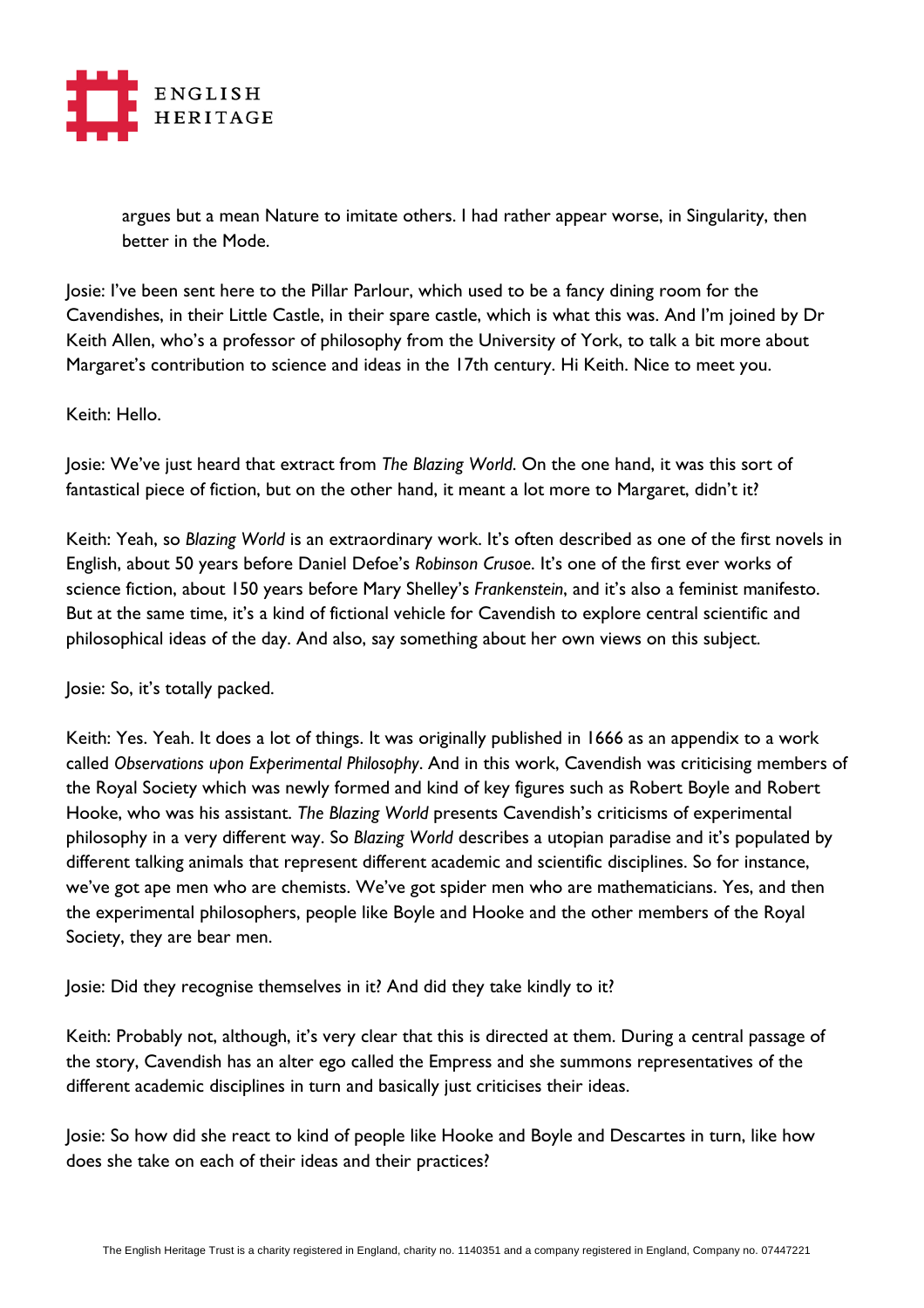

Keith: When it comes to the experimental philosophers, the bear men, they come along and they show her their telescopes and their microscopes and she basically criticises what these telescopes and microscopes are able to do.

Josie: She's not impressed.

Keith: She's not impressed at all. So they come along for instance, and they show the microscope. And so one of the things that they show is an enlarged image of a flea and a louse.

Josie: Oh, so we know that that's what Robert Hooke did.

Josie: Exactly. Yeah. So this is a reference to Robert Hooke's kind of iconic image in his *Micrographia* in 1665, which is just a year before Cavendish describes the Empress as almost falling into a swoon; and she criticises them because it turns out these microscopic images are going to be no use for the beggars who actually have lice and fleas.

Josie: What kind of an impact did her ideas make with relation to other people of the time?

Keith: At the time her ideas weren't really taken up. So, she was trying really hard to make an impact in the kind of the intellectual environment that she was working with. So she sent copies of her books out to key intellectual figures of the day and also to kind of key institutions as well. But there was never really any discussion in print or at least not explicitly of her criticisms, the Royal Society or also of her own positive philosophical and scientific views.

Josie: Ah right, so she was kind of shut out in a way.

Keith: A little bit. Yeah, so she was, I mean, it was definitely a male-dominated environment and it was seen to be unusual that a woman was interested in subjects like science and philosophy and politics which Margaret was. And these weren't really considered to be kind of fitting subjects for a woman. Now, she wasn't alone. There were other women in the 17th century who were working in similar areas – less so on what we'd consider to be science, more so philosophy, but it was certainly unusual at the time.

Josie: So tell me more about the kinds of philosophical ideas that she was reacting to.

Keith: So this was a period during which our modern scientific understanding of the world was really starting to develop, and there are a number of different theories around at the time that tried to explain how the natural world works and how different parts of the natural world work. So for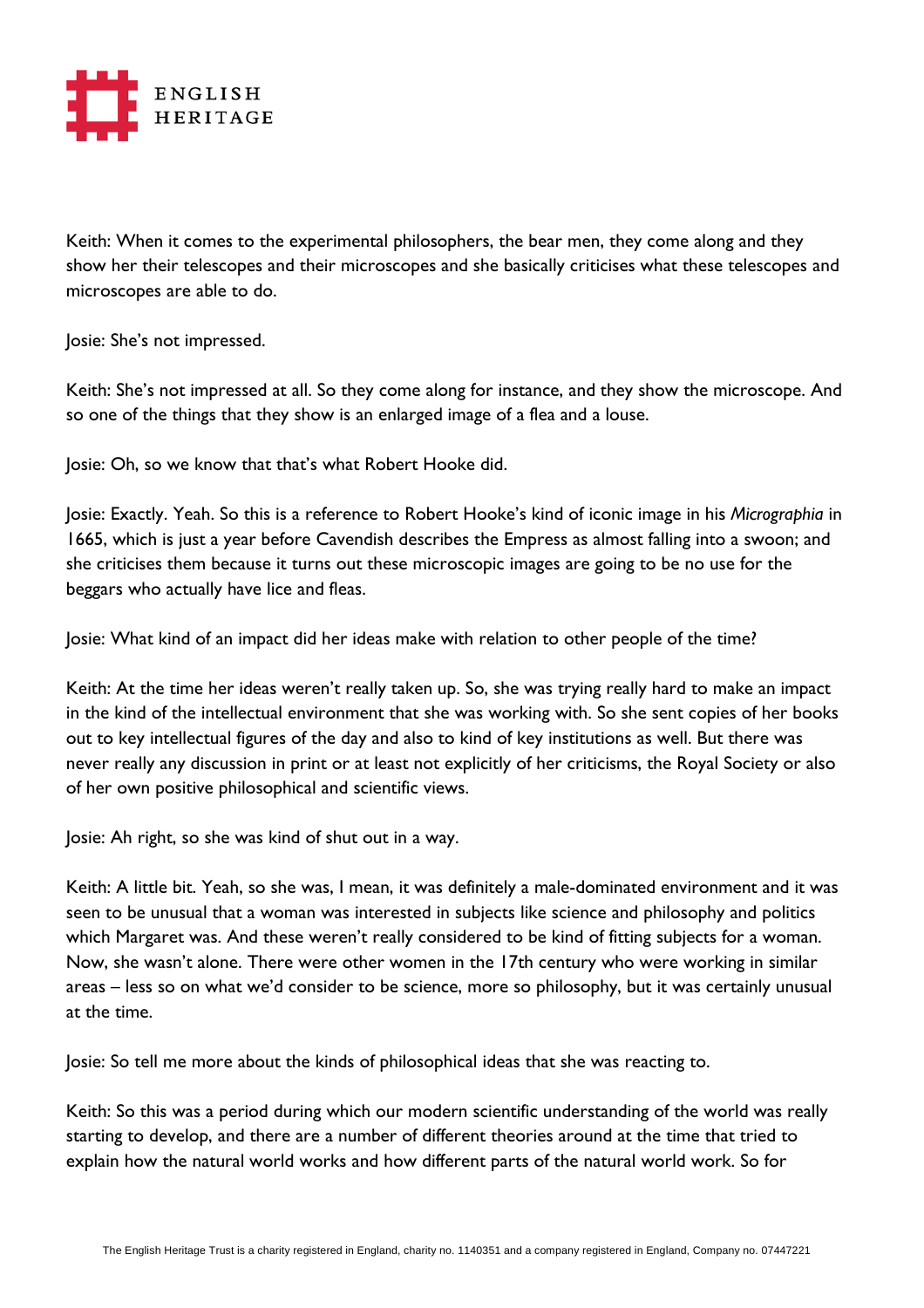

instance, the movements of the stars and the planets, the growth of plants, nature of air and light, things like that. One of the key developments in this period was the development of a new theory of matter. And there was this idea that we can explain a very large part of how the natural world works in purely physical terms. As if the natural universe is kind of like a large machine, that works a little bit like a mechanical clock. And so that was one of the one of the ideas that she was responding to.

Josie: What was her impression of that school of thought?

Keith: Well, so she disagreed really strongly with this rather austere view of the natural world, according to which it's this kind of large, unthinking machine. So she insisted instead that all matter, even physical matter, has some degree of perception. It's got some degree of reason, and also it's got this ability to move itself.

Josie: Who were the other women who were contributing to science and to philosophy at the same sort of time?

Keith: There are number of women philosophers who were working at the same time. So just to give you a couple of names, Elizabeth of Bohemia, Anne Conway, Damaris Masham, Catharine Trotter Cockburn and Mary Astell. So I can give you a little bit more detail about some of them. So Elizabeth of Bohemia, for instance, was a friend of Descartes. She didn't leave any formal writings of her own, but Descartes described her incomparable sharpness, and his *Passions of the Soul* was developed from their letters.

Josie: Wow, so she was sort of an intellectual sparring partner for them.

Keith: Yeah. Exactly. Yeah, so they correspond and discuss their ideas in letter form. So someone else who's interesting to mention is Anne Conway, so she's described as a woman learned beyond her sex and she was a contemporary of Margaret's. So she worked more closely within principles established by other philosophers and presented her work more systematically, which isn't really something that Margaret's known for, and perhaps because of this she was slightly better respected perhaps than Margaret.

Josie: But also that to me speaks to kind of historically male criticisms of historically female writing like they're like, no no, unless you're setting things out in the way that we've decided is the way to set things out, we won't take you seriously.

Keith: No one actually responded to it. At least not explicitly in print.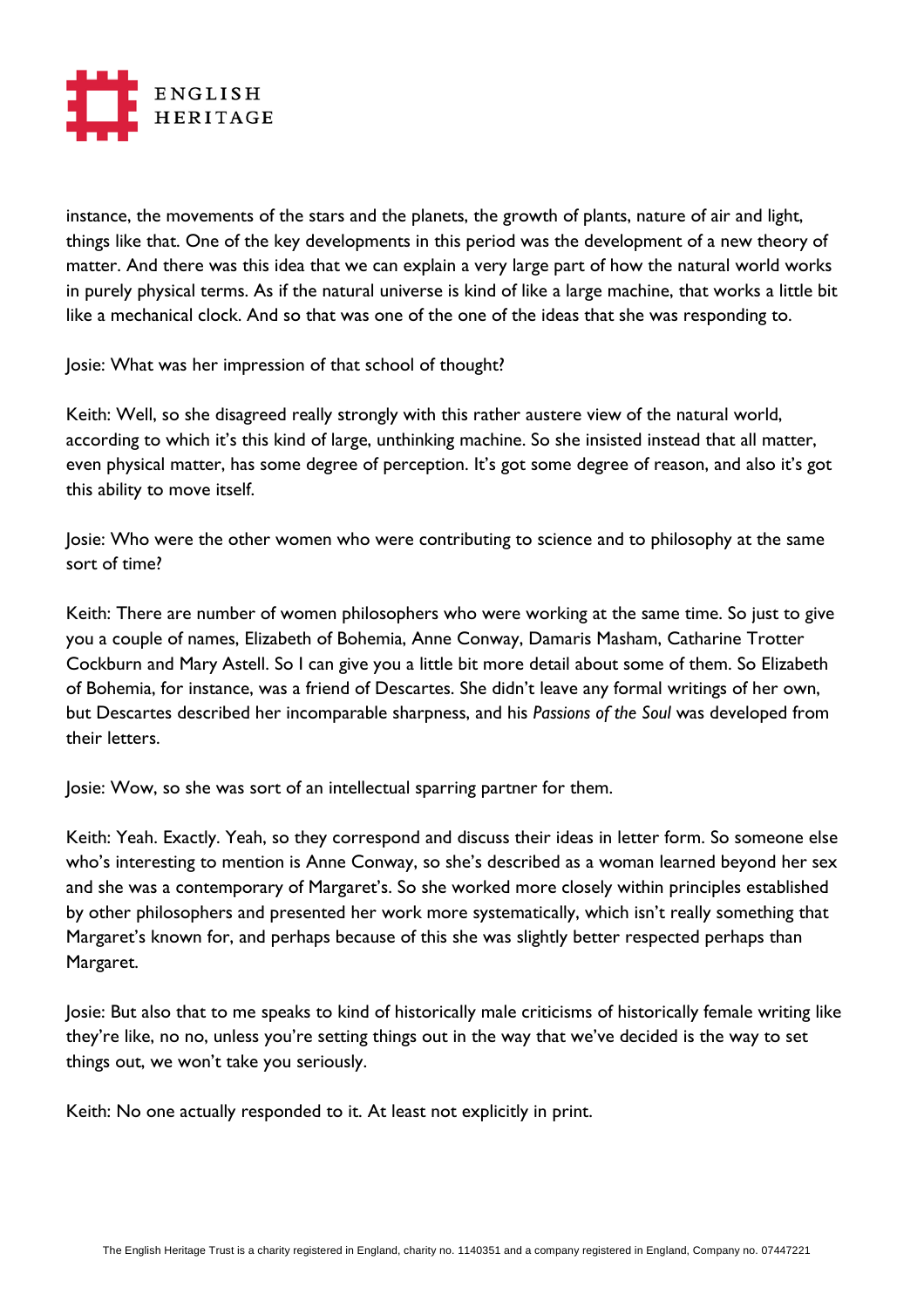

Josie: Gosh. That's really, it must have been really hard going for her to sort of be trying so hard to engage and to contribute and being kind of rebuffed like that.

……………..

Josie: Talking to Keith about women philosophers of the 17th century, it was really interesting to see how many of them already had wealth and connections that they could harness as a platform for their ideas. Given that formal education for women at that time focused on needlework and accomplishments and all that stuff, it makes you wonder how many other women were thinking along such lines and self-educating themselves as Margaret did, but without that platform. It also makes you wonder how much of the work done by male philosophers, who are held up, has been actually moved forward and developed by women who were working out of the public eye, in letters and conversations that we don't have records of.

Margaret was exceptional in that she did publish. And for that reason, we have a figure to hang our perceptions on. She may not have given the most systematic arguments, and she may not have shown interest in fitting into everyone else's conventions, but she has given us a record of women participating in our history of ideas in science and she doesn't apologise for it. She brings her own ideas, her own concerns and her own passions. Her story is one of an ambitious woman carving out a place in history and even just her insistence that she should have a place at the table is such a giant contribution.

Also, I feel for her because she's somebody who really tried to connect with her peers in terms of her work and her ideas, and quite often those connections were snubbed and ignored. It must have been frustrating and exhausting for her to have a brain that's constantly inventing and appraising the fabric of human consciousness. And at the same time, having to jump through hoops simply to be heard on the subject. And even when she does, just to be described in terms of her looks, or to be dismissed in terms of her looks. It's definitely still the case that it's more acceptable for a man to be eccentric and brilliant, you know, so many ways that Margaret might have been criticised would have praised in a man.

Margaret seems to be challenging and subverting this in her stubborn singularity, causing society to this day to ask questions about how it values ideas on the merits of their speaker. In the end though, there's one place where Margaret has the last word and that's in the legacy of her writings, which continue to confound, delight and challenge us today.

On the next episode of Speaking with Shadows:

[clip] It's very easy, particularly if you've read *Oliver Twist*, to think that picture you get, you know, of this big, gloomy, cruel workhouse was how it always was. And that's, I think, unfair.